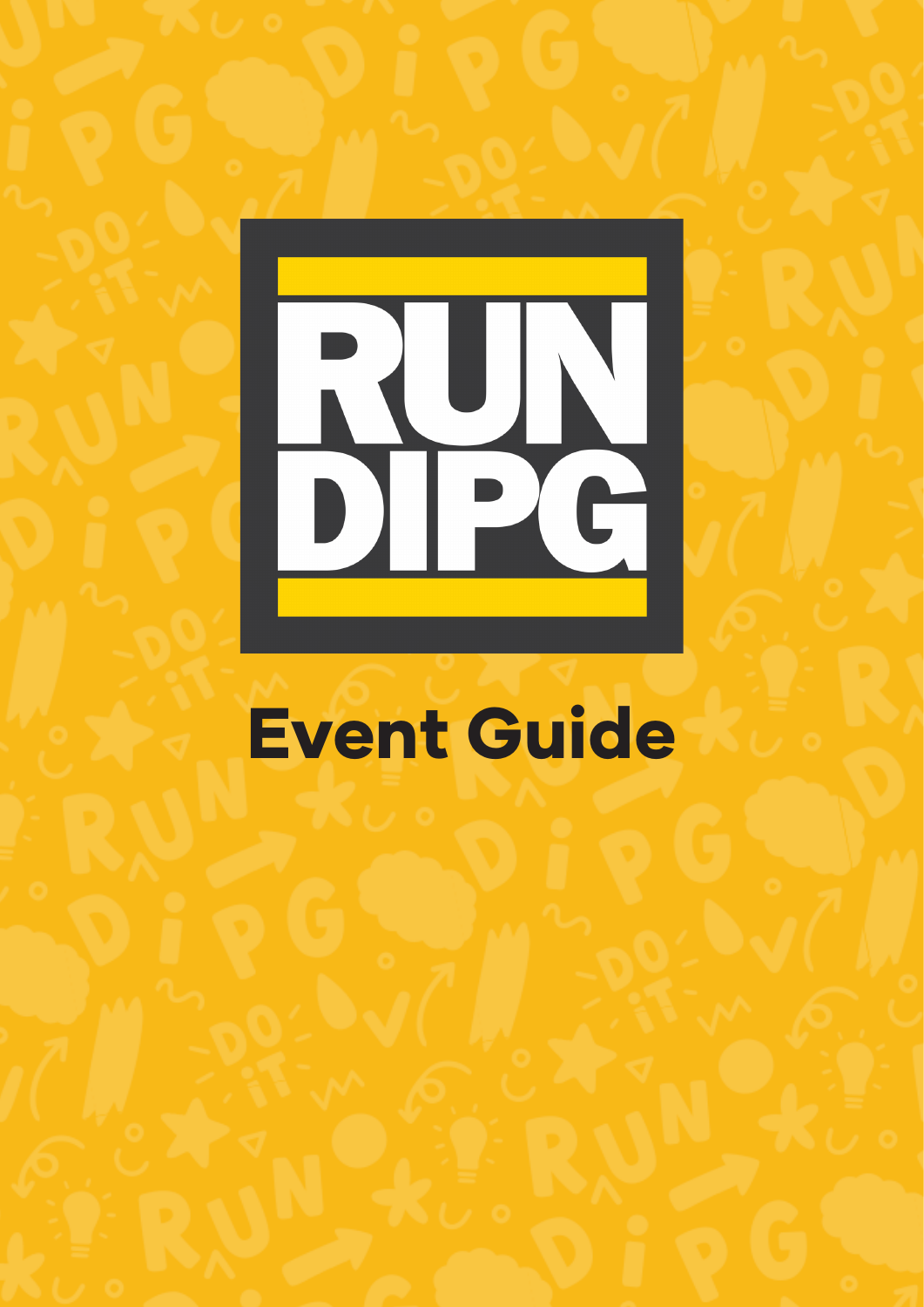

## **Event Checklist**

#### **9- 12 Months Out**

- $\Box$  Book the venue
- ⃣ Organise public liability insurance
- $\Box$  Look at possible funding opportunities and lock in submission dates
- ⃣ Prepare sponsorship packages
- □ Prepare budgets

#### **6 – 9 Months Out**

- $\Box$  Notify police of intended event
- ⃣ Approach possible sponsors
- $\Box$  Apply for other permits and licenses (e.g. temporary liquor licence)
- ⃣ Organise security
- ⃣ Book first aid, entertainment, dignitaries etc. Book equipment, e.g. marquees, chairs, sound and lighting, cool rooms
- $\Box$  Negotiate with first aid providers and other groups required at the event e.g. fire brigade, marine rescue, SES

#### **3 – 6 Months Out**

- ⃣ Organise event promotion such as publicity, media releases, posters, flyers, free editorial, radio, online promotion, event listings etc.
- ⃣ Prepare risk assessments
- □ Complete event application form and relevant documentation
- ⃣ Organise a traffic management plan where required
- $\Box$  Draft a resident notification letter to be used in the letterbox drop
- ⃣ Finalise food vendors, pyrotechnicians, stallholders, amusement ride operators
- □ Appoint volunteers and staff
- ⃣ Determine and book waste management requirements

#### **2 Months Out**

 $\Box$  Distribute media releases and posters Hold a planning meeting with key stakeholders, volunteers, staff

#### **0 – 2 Months Out**

- $\Box$  Develop and distribute a personnel roster to all involved
- $\Box$  Develop and distribute a contact list with details of all stakeholders
- $\Box$  Leave the day before the event free for last minute requests and issues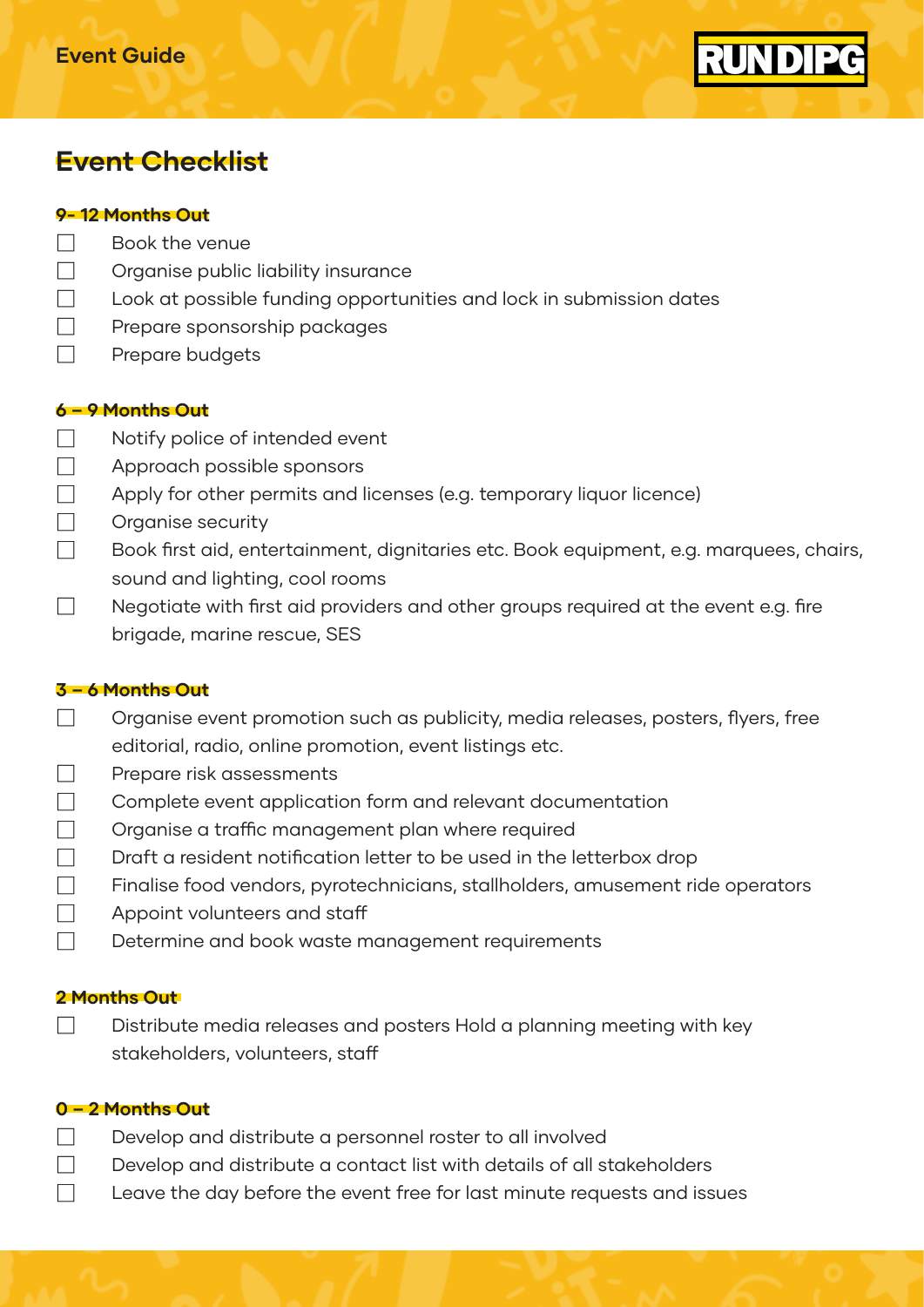

## **Event Checklist**

#### **Day of the Event**

⃣ Conduct site-specific inductions for all staff, volunteers and others involved in the delivery of the event

⃣ Conduct patron surveys to gain feedback for future planning

#### **Post Event**

- ⃣ Finalise accounts
- ⃣ Send thank you letters to volunteers/ entertainers etc.
- $\Box$  Evaluate patron surveys
- ⃣ Send out reports to major stakeholders e.g. sponsors/key organisations
- □ Complete final report/acquittal for LMCC Advise on media coverage, audience numbers

This timeline is intended as a guide only. Additional activities relevant to your event may need to be considered. Please ask for support with skilled advisors where possible.

# **Accessibility**

#### **Tips for making your event more accessible:**

- $\Box$  Location visit the site and ensure there is adequate access
- $\Box$  Promotion consider how the event is promoted and if possible do so in a range of formats
- $\Box$  Site Plan make sure most of your activities take place in flat, easy to access locations to ensure maximum visitation by all event participants.
- ⃣ Ensure all pathways are clear of clutter or event materials such as power leads and displays stands
- ⃣ Signage ensure it is clear and concise. Use large print and symbols
- $\Box$  Toilets make sure there are accessible toilets within a reasonable distance of the main area of your event
- $\Box$  Information location use volunteers/staff to provide information on your event to participants
- $\Box$  Recharge station have a power-point available where participants can recharge their scooters or wheelchairs while attending your event
- ⃣ Use of captioning on films or a sign language interpreter throughout speeches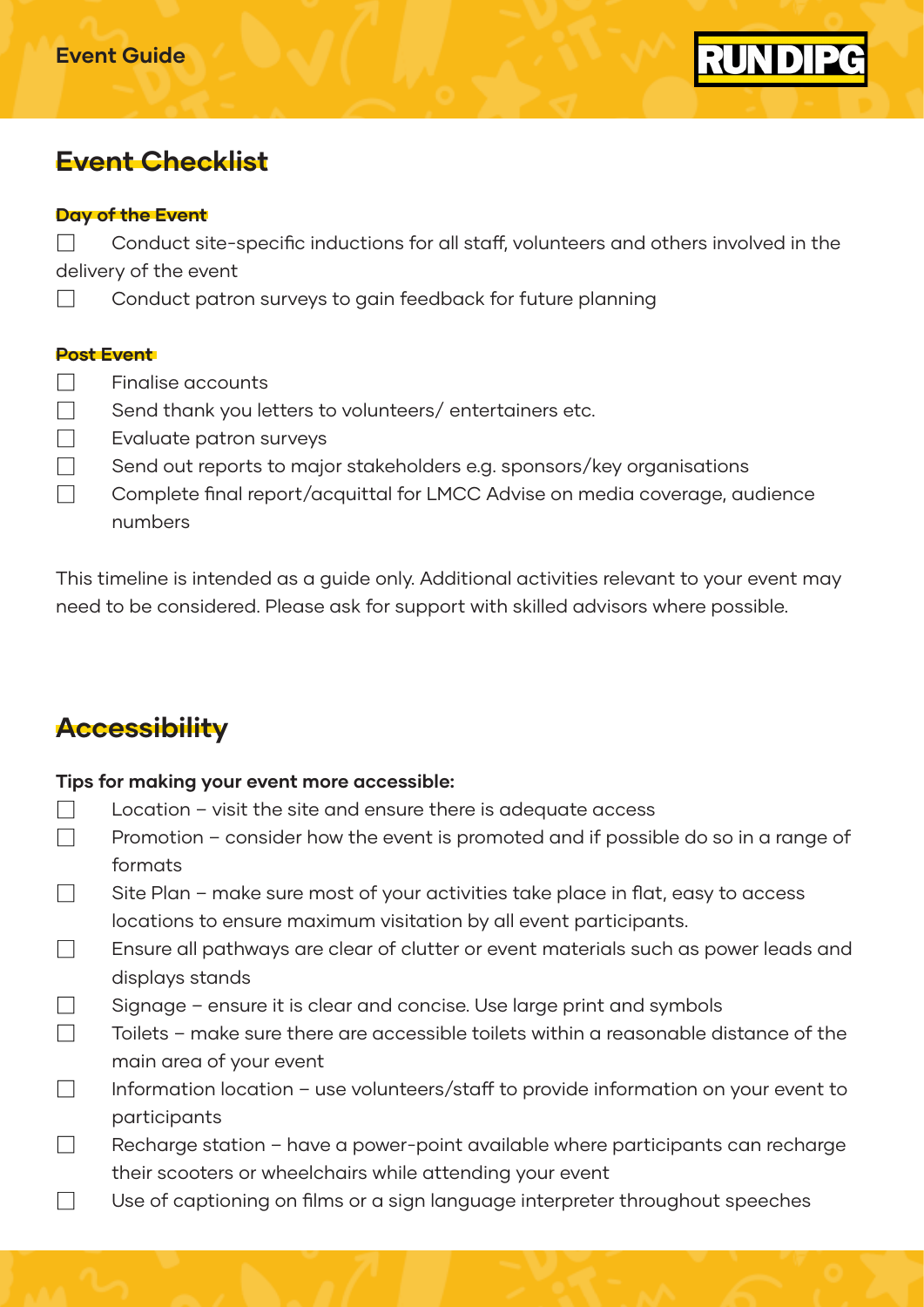

## **Budgeting**

To ensure your event is sustainable, a budget that captures all incoming and outgoing costs needs to be put together at least nine months before your event.

Income can include sponsorship, gifts and grants.

#### **Expenditure may include:**

- ⃣ staffing
- ⃣ staging and production infrastructure
- ⃣ transport and fuel costs artists and performers catering
- ⃣ travel and accommodation security cleaning
- $\Box$  waste toilets
- ⃣ ticketing provider marketing and communications research
- $\Box$  licence fees
- $\Box$  first aid
- ⃣ health provision insurances government agency services such as police and traffic management
- ⃣ planning

You should track expenditure against your budget to ensure there are no surprises, especially after the event. Obtain quotes prior to your event and then, as invoices come in, you can cross-check to maintain financial viability.

#### **Tips for funding your event:**

- $\Box$  Have we considered the cost involved in running the event?
- $\Box$  Is there a budget or do we need to request funding?
- $\Box$  Can we get corporate sponsorship, government grants or will it be a user pays event (e.g. through ticket sales).
- $\Box$  Can we run a raffle/competition at the event?
- ⃣ Will food vendors or market stallholders pay to attend?
- □ Can the event attract corporate sponsors?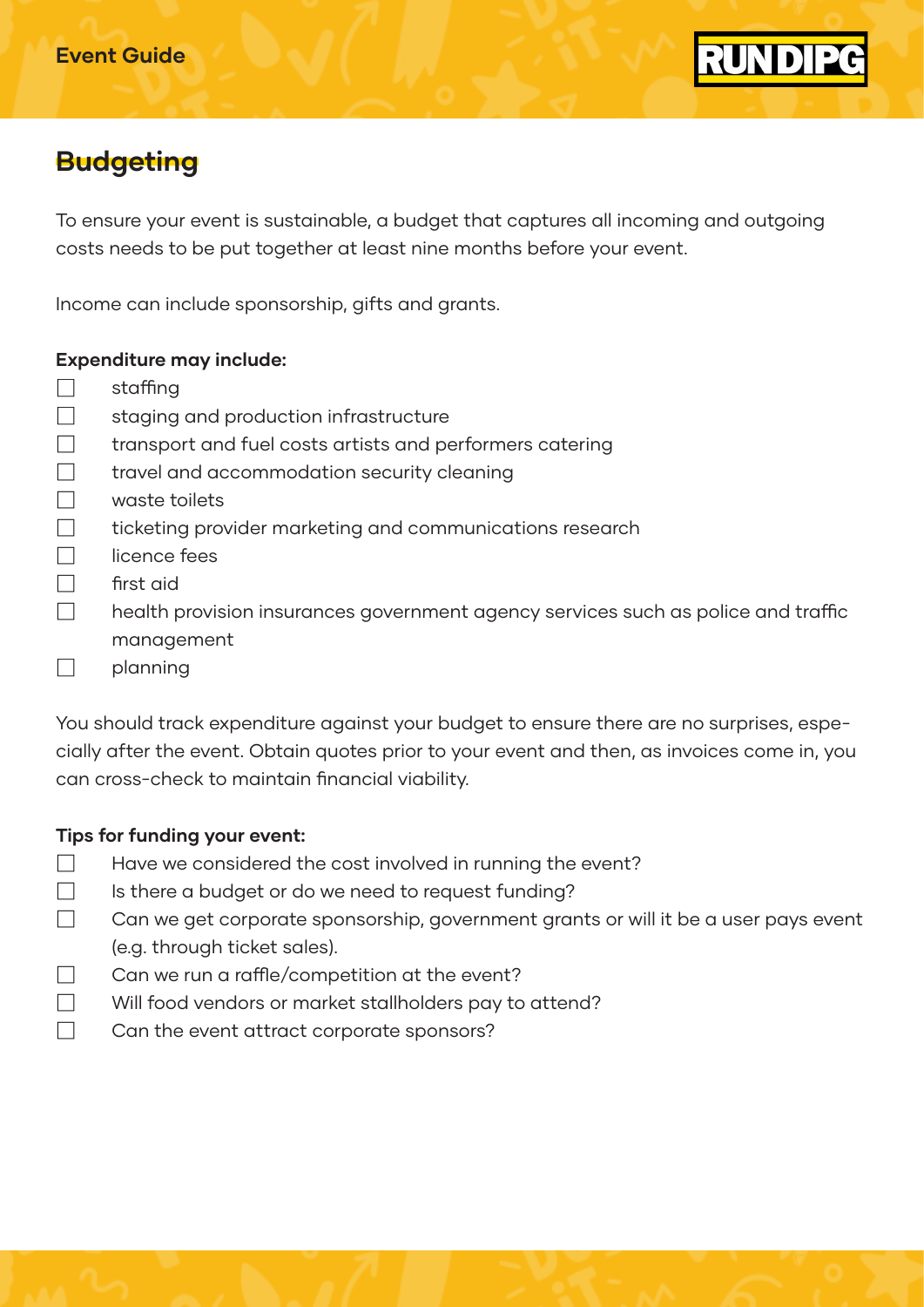

### **Site Plan**

A site plan provides an overview of your event, clearly shows where it will be staged, and displays the entrances and exits, facilities and more.

#### **Developing a site plan will also be invaluable when you are:**

- □ applying to government agencies and other regulatory authorities for special licences and approvals
- $\Box$  identifying potential risks

□ providing information for emergency services, such as the location of potential hazards or how emergency vehicles can access the venue/site considering crowd management

The content of your site plan should reflect the various aspects of your event. **Consider the location of:**

|        | the stage and other structures, such   | area for media working on the event     |
|--------|----------------------------------------|-----------------------------------------|
|        | as barricades and screens              | fire-fighting equipment                 |
|        | the event coordination centre and      | free drinking water points              |
|        | emergency response room                | areas for lost children                 |
|        | first aid area (preferably undercover) | secure areas for storing lost property, |
|        | entertainment areas                    | prohibited and confiscated goods        |
| $\Box$ | restricted access areas                | areas for staff and volunteers          |
|        | food vendors and stalls                | power and stand-by generators gas       |
|        | toilets, including accessible toilets  | cylinders                               |
| $\Box$ | sound and lighting control points      | seating arrangements shelter and        |
| $\Box$ | emergency access routes                | shade                                   |
| $\Box$ | all entrances and exits, including     | security guards                         |
|        | separate access points for staff and   | waste receptacles and recycling         |
|        | entertainers                           | facilities                              |
| $\Box$ | routes around and through the event    | first aid facilities                    |
|        | used by vehicles                       | facilities for people with disability   |
|        | paths and lighting for pedestrians     | public address systems                  |
|        | parking                                | information stands                      |
|        | parade route                           | carpark attendants                      |
| $\Box$ | accessible points for people with      | crowd controllers                       |
|        | disability, including ramps and        |                                         |
|        | wheelchair-accessible routes           |                                         |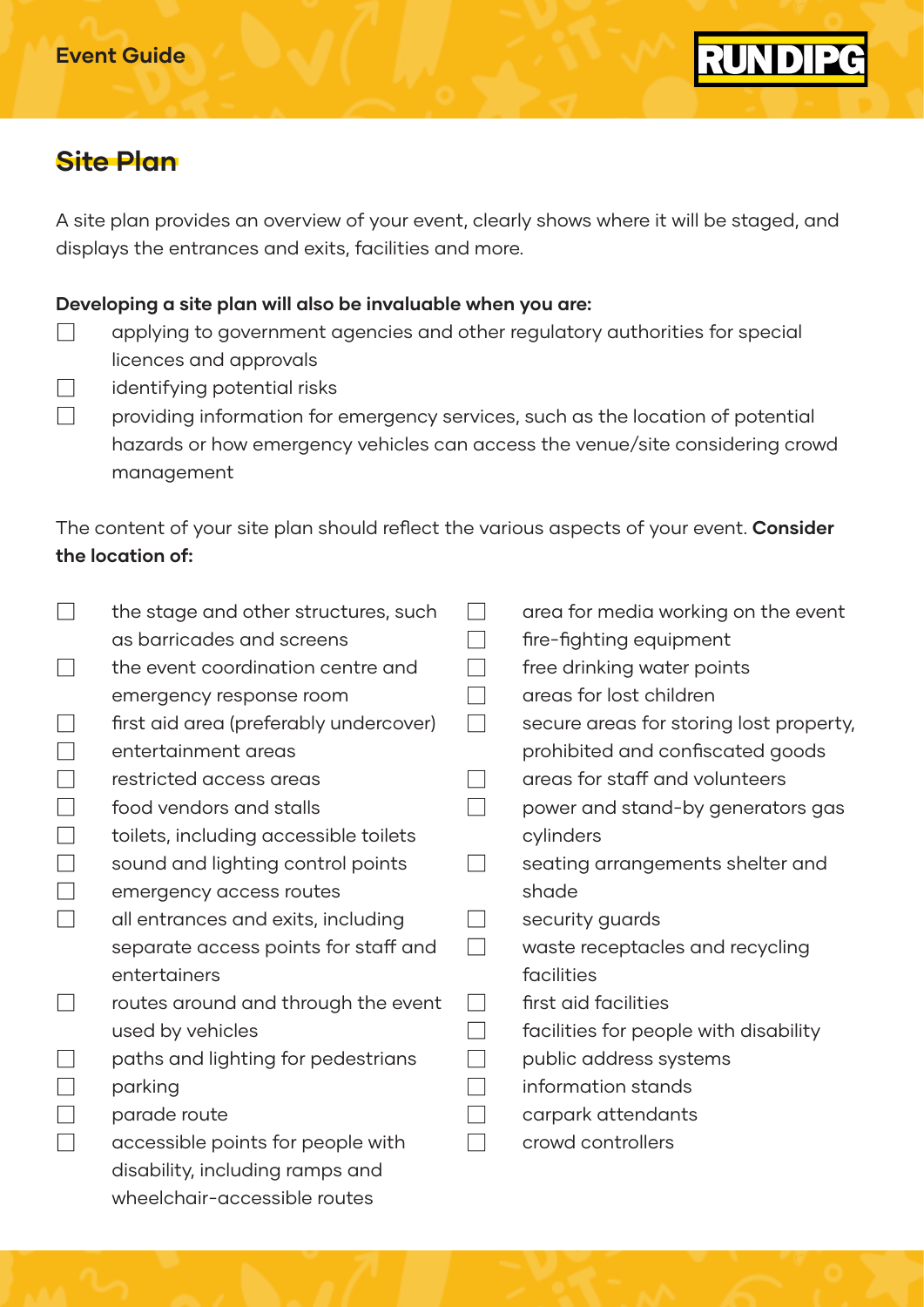

## **Site Plan**

#### **You will also need to consider:**

- ⃣ provisions for patrons to access and leave the event venue without excessive queuing (e.g. gate control, pathways)
- ⃣ will patrons be able to access toilets and the food and beverage areas without difficulty?
- $\Box$  provisions for people with disability to access and move around the event venue
- $\Box$  will people with disability be able to leave the venue in an emergency without significantly impeding the movement of other patrons?
- ⃣ Vehicles access for bump in / out

Your site plan should reflect your event's particular characteristics.

## **Traffic Management Plan**

#### **Consider the following when having a traffic management plan prepared:**

- ⃣ management of vehicle traffic, including alternative routes for all types of vehicles. This includes large commercial vehicles and B-doubles, where road closures are in place
- ⃣ signage, barriers and other equipment required (in accordance with Australian Standards) number of personnel required and any relevant qualifications
- $\Box$  management of pedestrian and spectator movement
- □ provision of access by emergency services and event personnel to or through the area affected by the event
- $\Box$  impact on public transport
- $\Box$  provision of parking facilities including supervised parking and overflow parking, along with the provision of parking for event staff/ volunteers, emergency service vehicles, people with disability and buses
- $\Box$  details of designated pick-up and drop-off points
- □ details on how disruption will be minimised to neighbouring businesses, clubs and residents, and how they will be notified of alternative arrangements (including access provisions)
- □ process for advance notices to taxi or ride share companies
- ⃣ public transport providers and other organisations impacted by event contingency plans (i.e. weather variation, cancellation of event)
- $\Box$  details of the communication system used among key parties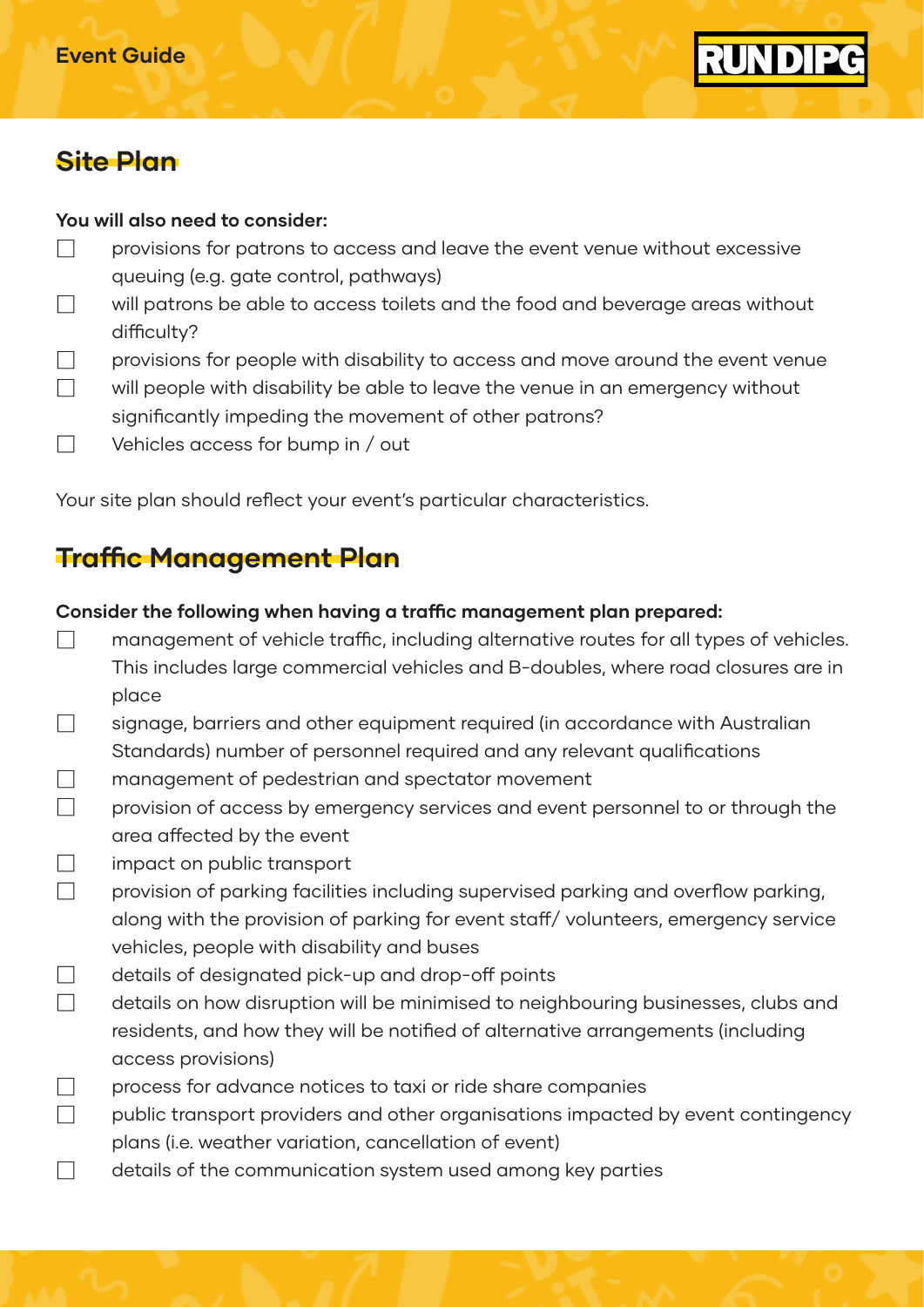

# **Risk Management**

#### **Risks and issues to consider achieving a successful, well attended event.**

- $\Box$  Administration contracts, permits, licences Marketing & public relations managing communications
- ⃣ Asset damage/loss (e.g: theft, vandalism, severe weather event).
- ⃣ Environmental damage (e.g: inadequate waste management, run-off of pollutants).
- ⃣ Financial loss (e.g: event poorly marketed, resulting in poor interest/attendance and minimal sales, withdrawal of future funding or sponsorship).
- ⃣ Health & safety (e.g: safety control plans, risk associated with food, hygiene and sanitation, PPE, manual handling)
- ⃣ Crowd management crowd flow, noise control
- $\Box$  Security security plan and management
- ⃣ Transport deliveries, bump-in/out, parking public transport
- $\Box$  Natural elements water, heat, wind etc
- ⃣ Objective/output delivery (e.g: service disruption due to severe weather)
- ⃣ Reputation/community (e.g: risk eventuates and is poorly managed, procedures found to be inadequate)

# **Money Handling**

#### **Whether you are fundraising consider:**

- $\Box$  arrangements for the collection of money at your event, including whether fencing is needed at gate collection points
- ⃣ how to ensure staff are safe at money collection locations
- $\Box$  where money can be stored securely
- ⃣ when and how often money should be transferred to secure locations during the event
- □ procedures for transferring money to safe storage locations
- ⃣ Any staff handling large sums of money at your event must be trained in correct procedures.
- $\Box$  Clear outline of who is in charge on money handling at the event